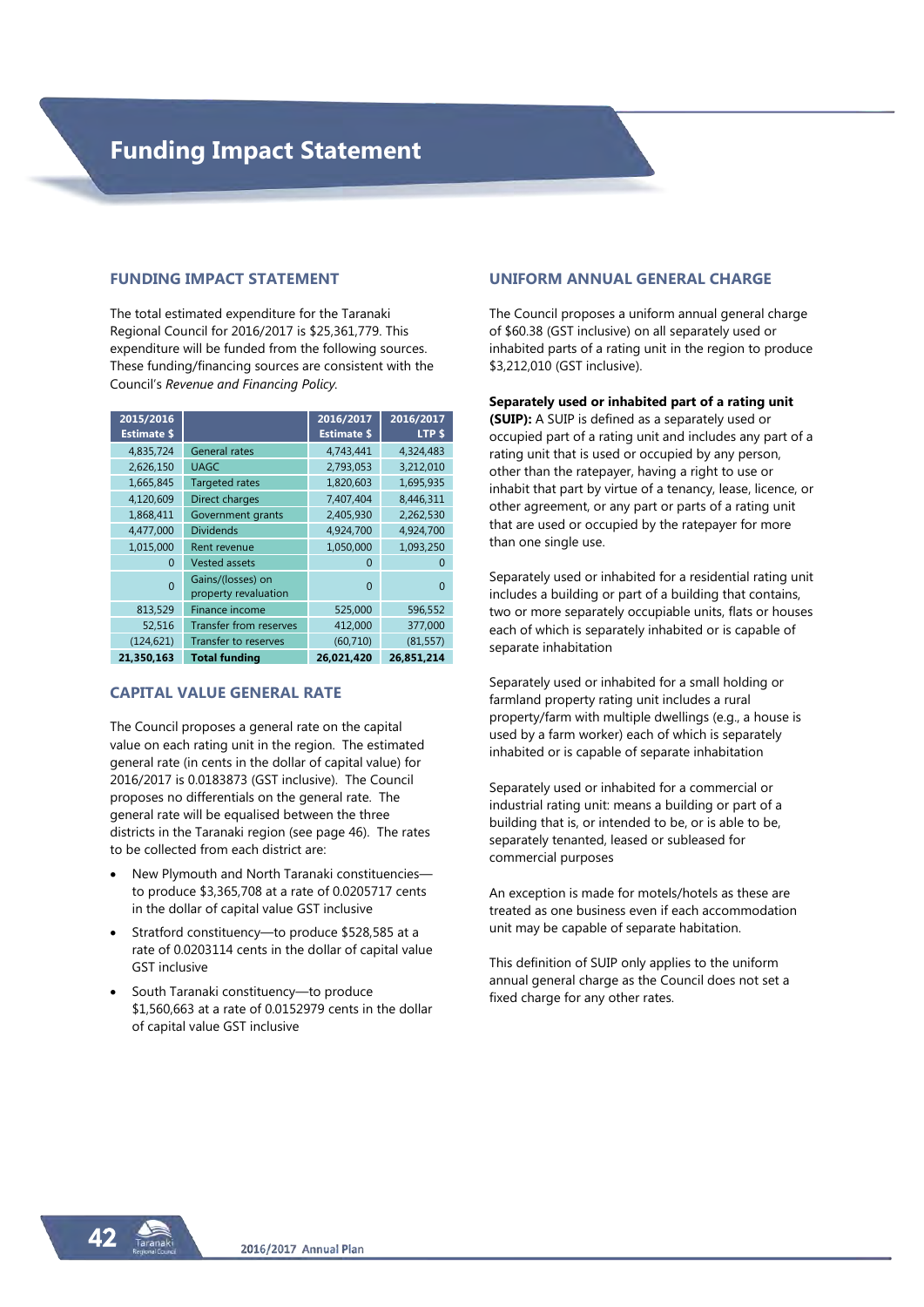#### **TARGETED RATES**

The following table summarises the types of targeted rate, the group of activities or activity funded by that targeted rate together with the matters and factors of the targeted rates.

| <b>Group of</b><br>activities<br>funded | <b>Type of</b><br>rates                     | <b>Types of land to</b><br>be funded                                                                          | <b>Different</b><br>categories    |
|-----------------------------------------|---------------------------------------------|---------------------------------------------------------------------------------------------------------------|-----------------------------------|
| Hazard<br>management                    | Flood and<br>river<br>control<br>works rate | All properties in<br>the New Plymouth<br>and North<br>Taranaki<br>constituencies of<br>the Taranaki<br>region | Capital<br>value                  |
| <b>Transport</b>                        | Passenger<br>transport<br>services<br>rate  | All properties in<br>the New Plymouth<br>and North<br>Taranaki<br>constituencies of<br>the Taranaki<br>region | Capital<br>value                  |
| <b>Transport</b>                        | Passenger<br>transport<br>services<br>rate  | All properties in<br>the Stratford<br>constituency of<br>the Taranaki<br>region                               | Capital<br>value                  |
| <b>Transport</b>                        | Passenger<br>transport<br>services<br>rate  | All properties in<br>the South<br>Taranaki<br>constituency of<br>the Taranaki<br>region                       | Capital<br>value                  |
| Recreation,<br>culture and<br>heritage  | Yarrow<br>Stadium<br>rate                   | All properties in<br>the New Plymouth<br>and North<br>Taranaki<br>constituencies of<br>the Taranaki<br>region | <b>Differential</b><br>land value |

The Council proposes the following targeted rates for 2016/2017:

- A targeted rate for flood and river control works on the capital value on each rating unit in the New Plymouth and North Taranaki constituencies of the Taranaki region. The estimated targeted rate (in cents in the dollar of capital value) for 2016/2017 is 0.004659 GST inclusive to produce \$762,309 (GST inclusive).
- A targeted rate for passenger transport services on the capital value on each rating unit in the New Plymouth and North Taranaki constituencies of the Taranaki region. The estimated targeted rate (in cents in the dollar of capital value) for 2016/2017 is 0.005616 GST inclusive to produce \$918,850 (GST inclusive).
- A targeted rate for passenger transport services on the capital value on each rating unit in the Stratford constituency of the Taranaki region. The estimated targeted rate (in cents in the dollar of capital value) for 2016/2017 is 0.000776 GST inclusive to produce \$20,186 (GST inclusive).
- A targeted rate for passenger transport services on the capital value on each rating unit in the South Taranaki constituency of the Taranaki region. The estimated targeted rate (in cents in the dollar of capital value) for 2016/2017 is 0.000380 GST inclusive to produce \$38,777 (GST inclusive).
- A differential targeted rate for Yarrow Stadium on the land value on each rating unit in the New Plymouth and North Taranaki constituencies of the Taranaki region. The estimated targeted rate (in cents in the dollar of land value) for 2016/2017 for each differential category is:
	- Group 1 Commercial and Industrial to produce \$168,519 at a rate of 0.022003 cents in the dollar of land value GST inclusive
	- Group 2 Residential to produce \$158,252 at a rate of 0.003708 cents in the dollar of land value GST inclusive
	- Group 3 Small holdings to produce \$9,010 at a rate of 0.001970 cents in the dollar of land value GST inclusive
	- Group 4 Farmland to produce \$17,792 at a rate of 0.000643 cents in the dollar of land value GST inclusive.

The Council differentiates the Yarrow Stadium targeted rate based on land use. The differential categories are:

- Group 1: Commercial/industrial. All rating units that are used primarily for any commercial or industrial purpose.
- Group 2: Residential. All rating units with a land area of one hectare or less, not being rating units in Group 1, used for residential and related purposes.
- Group 3: Small holdings. All rating units, not being rating units included in Groups 1 or 2, having a land area of more than one hectare but no greater than four hectares.
- Group 4: Farmland. All rating units, not being rating units included in Group 1, 2 or 3, having a land area in excess of four hectares.

The above figures are estimated cents in the dollar rates based upon the required revenue to be recovered from each type of rate and the current capital or land value of the region or sub-part of the region. The final capital or land value of the region or sub-part of the region used to set the rates (in July 2016) will be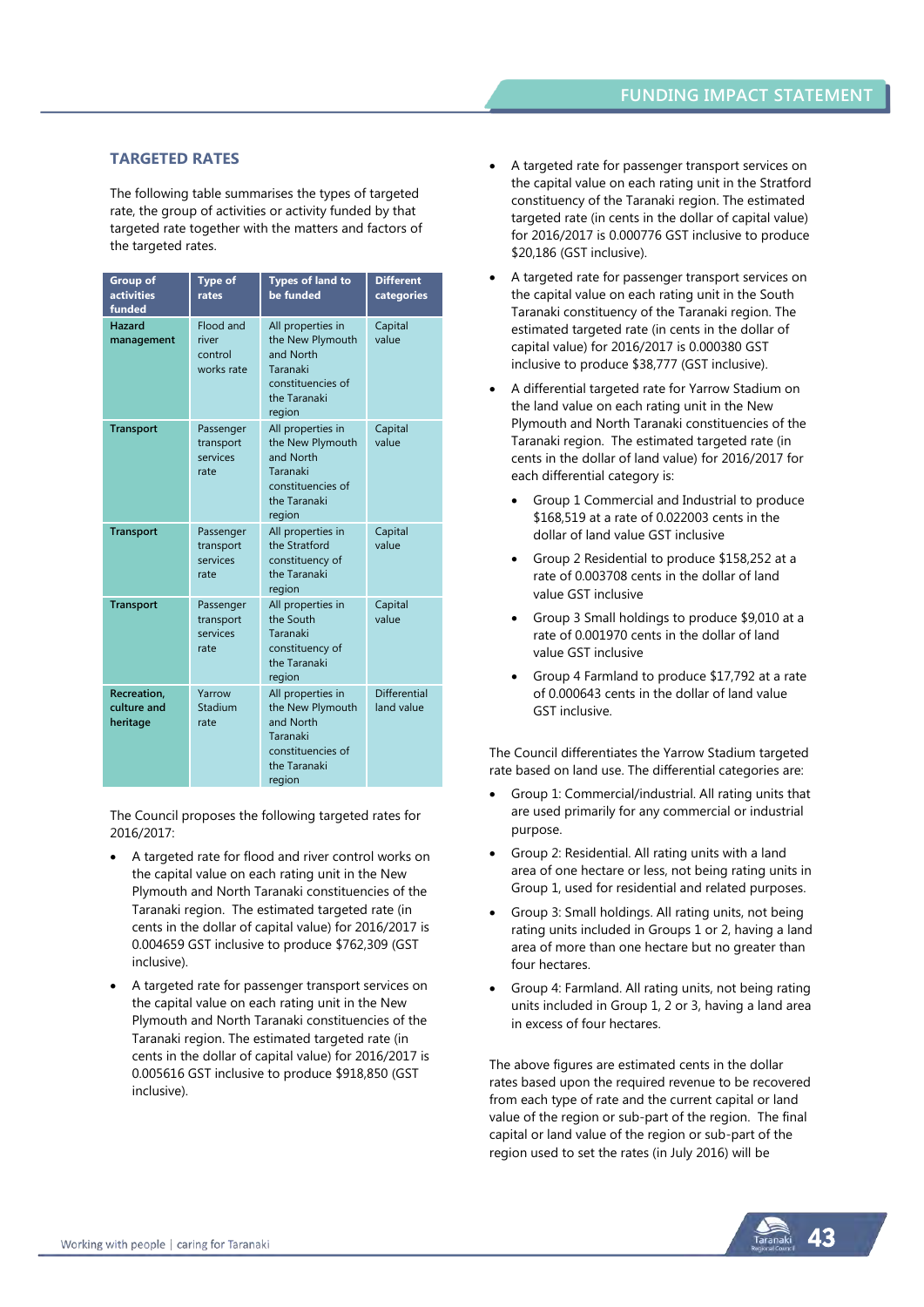different from the values used in the above calculations. The effect on the cents in the dollar rates is not expected to be significant.

The Council does not require a lump sum contribution for any of its targeted rates.

#### **DUE DATES**

All rates will be payable in four equal instalments due on: Instalment 1: 31 August 2016. Instalment 2: 30 November 2016. Instalment 3: 22 February 2017. Instalment 4: 31 May 2017.

#### **PENALTIES AND DISCOUNTS**

Pursuant to Section 57 and 58 of the *Local Government (Rating) Act 2002* the following penalties on unpaid rates will be applied.

A charge of 10 percent on so much of any instalment that has been assessed after 1 July 2016 and which remains unpaid after the due date for that instalment.

The Council will charge a penalty of 10 per cent on any rates that were assessed or levied in any previous financial years and which remain unpaid on 30

September 2016 and a further additional penalty of 10 per cent on any rates that were assessed or levied in any previous financial years and which remain unpaid on 31 March 2017 (New Plymouth and North Taranaki constituencies).

The Council will charge a penalty of 10% on so much of any rates levied before 1 July 2016 which remain unpaid on 10 July 2016 or such later date as required under section 58(1) (b) (ii). A continuing additional penalty of 10% on so much of any rates levied before 1 July 2015 which remain unpaid six months after the previous penalty was added (Stratford constituency).

The Council will allow a discount of 3% where a ratepayer pays the year's rates in full on or before the due date of the first instalment for the year (South Taranaki constituency only). This will be xx August 2016.

#### **PAYMENT LOCATIONS**

The Council's rates and charges will become due and payable at the principal offices and service centres of the region's district councils. The rates and charges can also be paid at the principal office of the Taranaki Regional Council.

## **EACH DOLLAR OF GENERAL RATES COLLECTED IS SPENT IN THE FOLLOWING MANNER:**



# **General rates spend per activity**

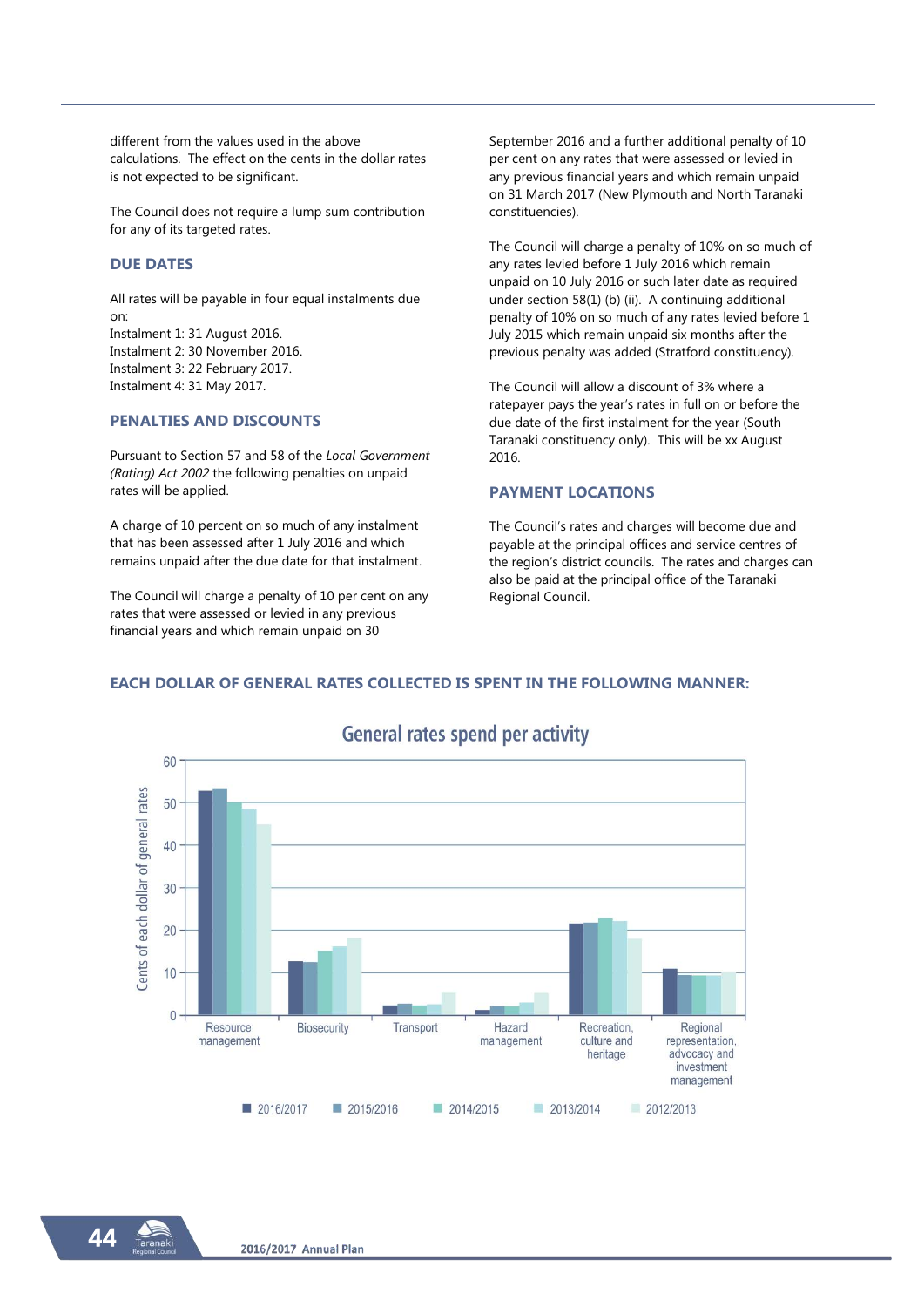#### **RATING IMPACT**

The following are examples of the level of total rates that different groups of ratepayers will incur in 2016/2017 under this *Annual Plan*. All figures are GST exclusive. These figures are calculated on the equalised capital value of each district. The actual rates struck will be on the unequalised capital value. Accordingly, there will be some differences (expected to be minor) between the figures below and the final rates figures charged.

#### **RATEPAYERS IN THE NEW PLYMOUTH AND NORTH TARANAKI CONSTITUENCIES:**

In these constituencies ratepayers incur a mixture of capital value general rates, uniform annual general charges, capital value targeted rates and land value targeted rates. To determine the rates for any property, refer to the table for that type of property and then look by capital value (columns) and land value (rows). For instance, a residential ratepayer with a capital value of \$300,000 and a land value of \$100,000 will pay **\$144.24** in total regional council rates (see highlighted example below).

| <b>Commercial and industrial property</b> |           |           |           |           |             |  |  |
|-------------------------------------------|-----------|-----------|-----------|-----------|-------------|--|--|
| Capital value of property:                | \$200,000 | \$300,000 | \$500,000 | \$750,000 | \$1,000,000 |  |  |
| Land value of property:                   |           |           |           |           |             |  |  |
| \$50,000                                  | \$121.08  | \$150.59  | \$209.60  | \$283.37  | \$357.14    |  |  |
| \$100,000                                 | \$130.65  | \$160.15  | \$219.17  | \$292.94  | \$366.70    |  |  |
| \$150,000                                 | \$140.21  | \$169.72  | \$228.73  | \$302.50  | \$376.27    |  |  |
| \$300,000                                 | \$168.91  | \$198.42  | \$257.43  | \$331.20  | \$404.97    |  |  |
| \$500,000                                 | \$207.18  | \$236.69  | \$295.70  | \$369.47  | \$443.23    |  |  |

| <b>Residential property</b> |           |           |           |           |             |
|-----------------------------|-----------|-----------|-----------|-----------|-------------|
| Capital value of property:  | \$200,000 | \$300,000 | \$500,000 | \$750,000 | \$1,000,000 |
| Land value of property:     |           |           |           |           |             |
| \$50,000                    | \$113.13  | \$142.63  | \$201.65  | \$275.41  | \$349.18    |
| \$100,000                   | \$114.74  | \$144.24  | \$203.26  | \$277.03  | \$350.79    |
| \$150,000                   | \$116.35  | \$145.86  | \$204.87  | \$278.64  | \$352.41    |
| \$300,000                   | \$121.19  | \$150.69  | \$209.71  | \$283.47  | \$357.24    |

| <b>Small holdings property</b> |           |           |           |           |             |
|--------------------------------|-----------|-----------|-----------|-----------|-------------|
| Capital value of property:     | \$200,000 | \$300,000 | \$500,000 | \$750,000 | \$1,000,000 |
| Land value of property:        |           |           |           |           |             |
| \$50,000                       | \$112.37  | \$141.88  | \$200.89  | \$274.66  | \$348.43    |
| \$100,000                      | \$113.23  | \$142.73  | \$201.75  | \$275.52  | \$349.28    |
| \$150,000                      | \$114.08  | \$143.59  | \$202.60  | \$276.37  | \$350.14    |
| \$300,000                      | \$116.65  | \$146.16  | \$205.17  | \$278.94  | \$352.71    |

| <b>Farmland property</b>   |           |             |             |             |             |
|----------------------------|-----------|-------------|-------------|-------------|-------------|
| Capital value of property: | \$500,000 | \$1,000,000 | \$2,000,000 | \$3,000,000 | \$5,000,000 |
| Land value of property:    |           |             |             |             |             |
| \$250,000                  | \$201.43  | \$348.97    | \$644.04    | \$939.11    | \$1,529.24  |
| \$500,000                  | \$202.83  | \$350.36    | \$645.43    | \$940.50    | \$1,530.64  |
| \$1,000,000                | \$205.62  | \$353.16    | \$648.23    | \$943.30    | \$1,533.44  |
| \$1,500,000                | \$208.42  | \$355.95    | \$651.02    | \$946.09    | \$1,536.23  |
| \$2,000,000                | \$211.21  | \$358.74    | \$653.81    | \$948.88    | \$1,539.02  |

#### **RATEPAYERS IN THE STRATFORD AND SOUTH TARANAKI CONSTITUENCIES:**

In these constituencies, ratepayers incur a mixture of capital value general rates, uniform annual general charges and capital value targeted rates.

| Stratford constituency     |           |           |             |             |             |
|----------------------------|-----------|-----------|-------------|-------------|-------------|
| Capital value of property: | \$200,000 | \$500,000 | \$1,000,000 | \$2,000,000 | \$5,000,000 |
| <b>Total rates</b>         | \$94.47   | \$157.43  | \$262.36    | \$472.22    | \$1,101.79  |

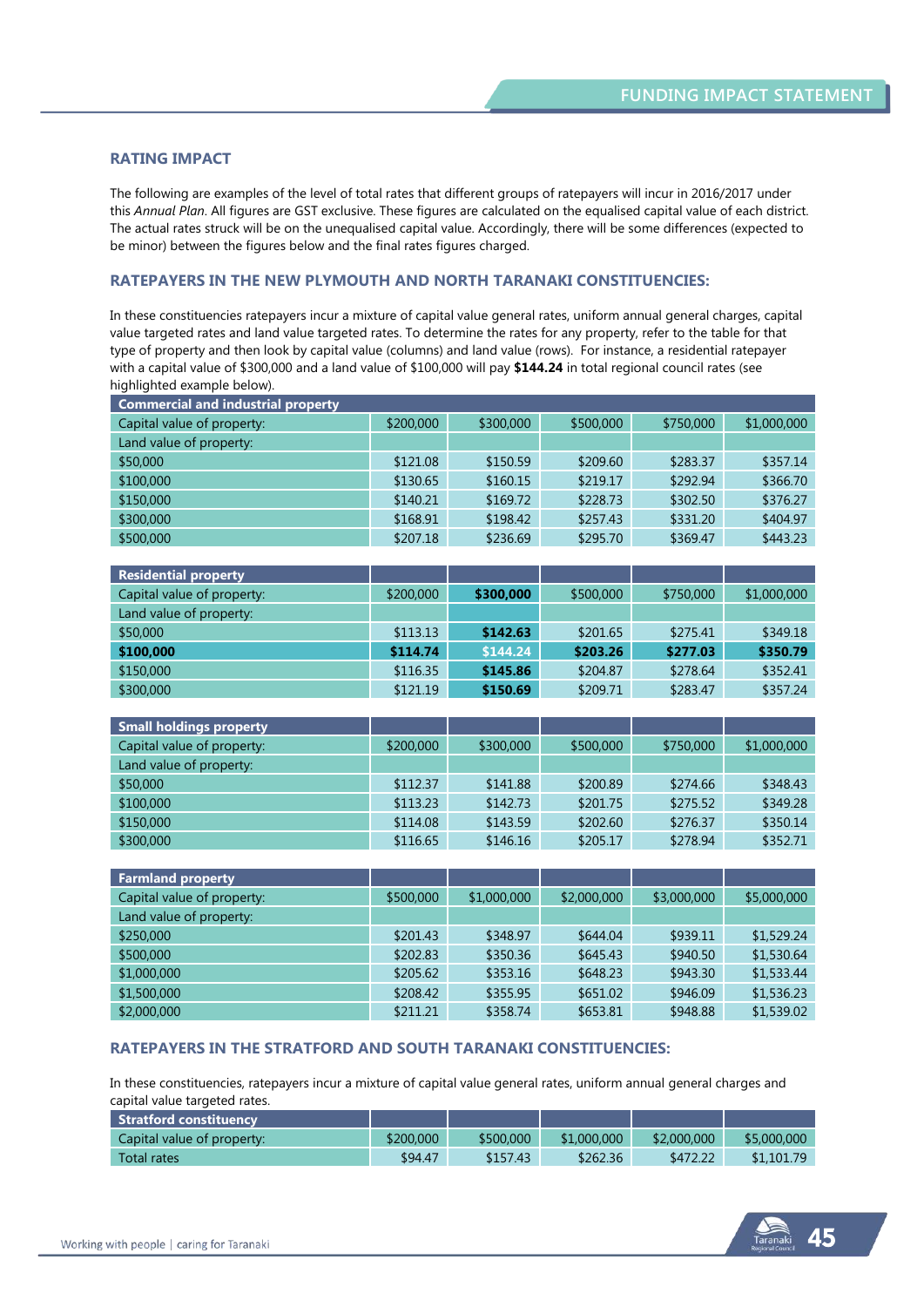| $\blacksquare$ South Taranaki constituency i |           |           |             |             |             |
|----------------------------------------------|-----------|-----------|-------------|-------------|-------------|
| Capital value of property:                   | \$200,000 | \$500,000 | \$1,000,000 | \$2,000,000 | \$5,000,000 |
| Total rates                                  | \$83.76   | \$130.64  | \$208.78    | \$365.07    | \$833.92    |

## **ACTUAL RATES TO BE PAID**

To calculate the approximate rates payable for a property, obtain the rateable land value and capital vale from the Rates Assessment Notice issued by your local district council and then complete the attached table. All figures include GST. For example if you own a residential property in the North Taranaki constituency with a capital value of \$400,000 and a land value of \$120,000, then the rates calculation would be as follows:

#### **EXAMPLE**

| New Plymouth and North Taranaki Constituencies |               |                       |              |                  |               |  |  |  |
|------------------------------------------------|---------------|-----------------------|--------------|------------------|---------------|--|--|--|
| Capital Value (CV):                            |               | \$400,000             |              | Land Value (LV): |               |  |  |  |
| Rate                                           | <b>Factor</b> | <b>Differential</b>   | <b>Value</b> | Rate             | <b>Amount</b> |  |  |  |
| General                                        | CV            |                       | \$400,000    | 0.000206         | \$82.29       |  |  |  |
| <b>UAGC</b>                                    |               |                       | 1            | \$60.38          | \$60.38       |  |  |  |
| <b>River control</b>                           | CV            |                       | \$400,000    | 0.000047         | \$18.64       |  |  |  |
| Transport                                      | <b>CV</b>     |                       | \$400,000    | 0.000056         | \$22.46       |  |  |  |
| <b>Yarrow Stadium</b>                          | LV            | Residential           | \$120,000    | 0.000037         | \$4.45        |  |  |  |
|                                                | LV            | Commercial/industrial |              | 0.000220         | N/A           |  |  |  |
|                                                | LV            | Farmland              |              | 0.000006         | N/A           |  |  |  |
|                                                | LV            | Small holding         |              | 0.000020         | N/A           |  |  |  |
| <b>Total rates</b>                             |               |                       |              |                  | \$188.21      |  |  |  |

| <b>New Plymouth and North Taranaki Constituencies</b> |               |                     |                       |          |               |  |  |  |
|-------------------------------------------------------|---------------|---------------------|-----------------------|----------|---------------|--|--|--|
| Capital Value (CV):                                   |               |                     | Land Value (LV):      |          |               |  |  |  |
| Rate                                                  | <b>Factor</b> | <b>Differential</b> | <b>Value</b>          | Rate     | <b>Amount</b> |  |  |  |
| General                                               | <b>CV</b>     |                     |                       | 0.000206 |               |  |  |  |
| <b>UAGC</b>                                           |               |                     | 1                     | \$60.38  | \$60.38       |  |  |  |
| River control                                         | CV            |                     |                       | 0.000047 |               |  |  |  |
| Transport                                             | <b>CV</b>     |                     |                       | 0.000056 |               |  |  |  |
| <b>Yarrow Stadium</b>                                 | LV            | Residential         |                       | 0.000037 |               |  |  |  |
|                                                       | LV            |                     | Commercial/industrial |          |               |  |  |  |
|                                                       | LV            | Farmland            |                       | 0.000006 |               |  |  |  |
|                                                       | LV            | Small holding       |                       | 0.000020 |               |  |  |  |
| <b>Total rates</b>                                    |               |                     |                       |          |               |  |  |  |

| <b>Stratford Constituency</b> |               |                     |              |                  |               |  |  |  |
|-------------------------------|---------------|---------------------|--------------|------------------|---------------|--|--|--|
| Capital Value (CV):           |               |                     |              | Land Value (LV): |               |  |  |  |
| Rate                          | <b>Factor</b> | <b>Differential</b> | <b>Value</b> | Rate             | <b>Amount</b> |  |  |  |
| General                       | CV            |                     |              | 0.000203         |               |  |  |  |
| <b>UAGC</b>                   |               |                     |              | \$60.38          | \$60.38       |  |  |  |
| Transport                     | CV            |                     |              | 0.000008         |               |  |  |  |
| <b>Total rates</b>            |               |                     |              |                  |               |  |  |  |

| <b>South Taranaki Constituency</b> |               |                     |                  |          |               |  |  |
|------------------------------------|---------------|---------------------|------------------|----------|---------------|--|--|
| Capital Value (CV):                |               |                     | Land Value (LV): |          |               |  |  |
| Rate                               | <b>Factor</b> | <b>Differential</b> | <b>Value</b>     | Rate     | <b>Amount</b> |  |  |
| General                            | CV            |                     |                  | 0.000153 |               |  |  |
| <b>UAGC</b>                        |               |                     |                  | \$60.38  | \$60.38       |  |  |
| Transport                          | CV            |                     |                  | 0.000004 |               |  |  |
| <b>Total rates</b>                 |               |                     |                  |          |               |  |  |

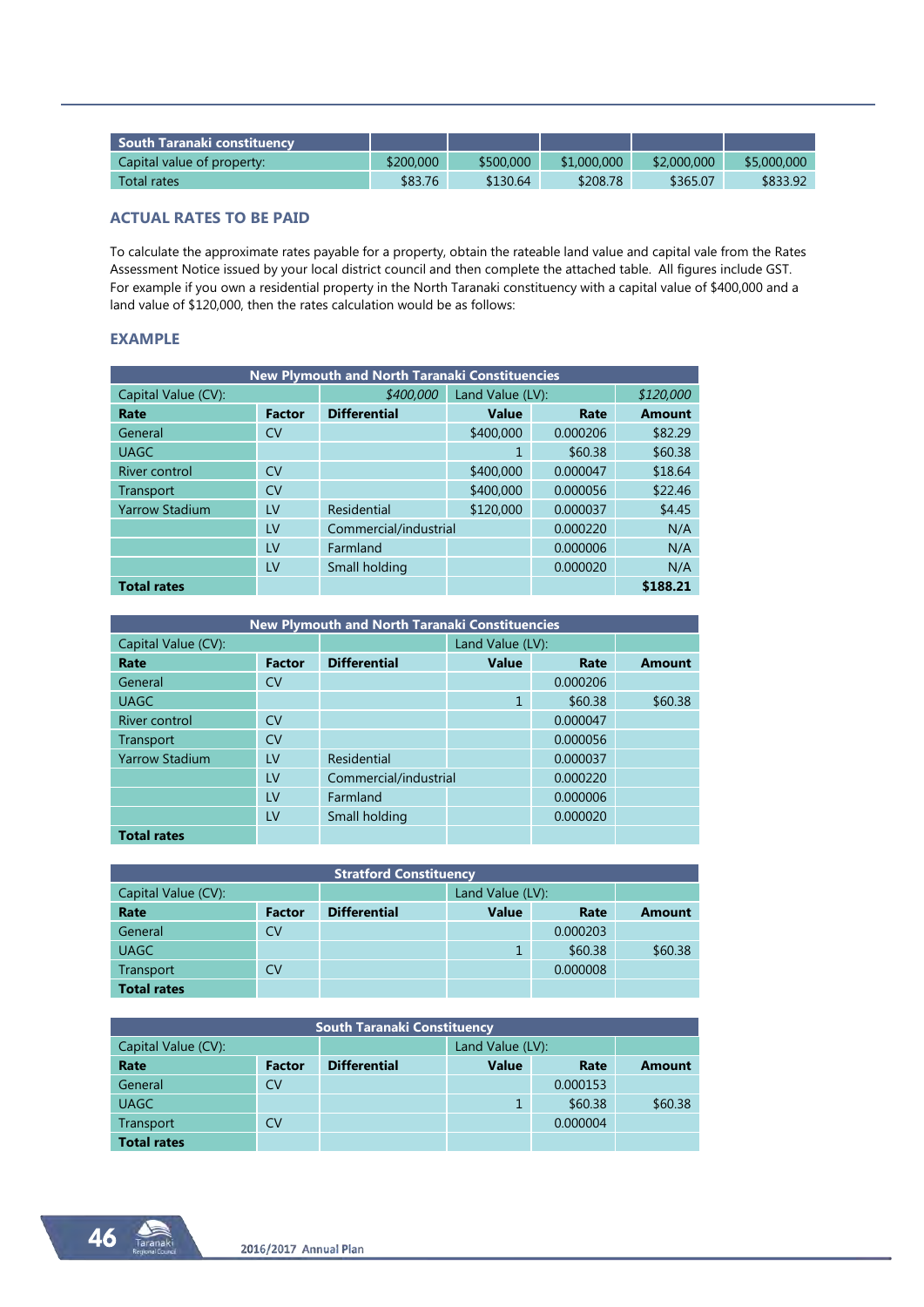The three Taranaki based district councils collect regional general rates on behalf of the Taranaki Regional Council. The projected apportionment of general rates between districts is as follows:

| <b>District</b> | <b>Capital Value</b><br><b>Equalised \$</b> | %       | <b>Estimated Rate</b><br><b>Revenue \$</b> | <b>GST</b><br>\$ | <b>GST incl rate</b><br>revenue \$ | Rate in the \$<br>excl GST |
|-----------------|---------------------------------------------|---------|--------------------------------------------|------------------|------------------------------------|----------------------------|
| 2008/2009       |                                             |         |                                            |                  |                                    |                            |
| New Plymouth    | 16,317,475,000                              | 58.02%  | 2,142,537                                  | 267,818          | 2,410,355                          |                            |
| Stratford       | 2,671,991,000                               | 9.50%   | 350,812                                    | 43,852           | 394,664                            |                            |
| South Taranaki  | 9,134,143,000                               | 32.48%  | 1,199,407                                  | 149,925          | 1,349,332                          |                            |
|                 | 28,123,609,000                              | 100.00% | 3,692,756                                  | 461,595          | 4,154,351                          | 0.014772                   |
| 2009/2010       |                                             |         |                                            |                  |                                    |                            |
| New Plymouth    | 16,024,055,000                              | 56.63%  | 2,076,891                                  | 259,611          | 2,336,502                          |                            |
| Stratford       | 2,957,872,000                               | 10.45%  | 383,251                                    | 47,906           | 431.157                            |                            |
| South Taranaki  | 9,313,618,000                               | 32.92%  | 1,207,332                                  | 150,917          | 1,358,249                          |                            |
|                 | 28,295,545,000                              | 100.00% | 3,667,474                                  | 458,434          | 4,125,908                          | 0.012962                   |
|                 |                                             |         |                                            |                  |                                    |                            |
| 2010/2011       |                                             |         |                                            |                  |                                    |                            |
| New Plymouth    | 14,961,826,000                              | 59.11%  | 2,580,986                                  | 322,623          | 2,903,609                          |                            |
| Stratford       | 2,401,563,000                               | 9.49%   | 414,372                                    | 51,797           | 466,169                            |                            |
| South Taranaki  | 7,948,075,000                               | 31.40%  | 1,371,053                                  | 171,382          | 1,542,435                          |                            |
|                 | 25,311,464,000                              | 100.00% | 4,366,411                                  | 545,802          | 4,912,213                          | 0.017251                   |
| 2011/2012       |                                             |         |                                            |                  |                                    |                            |
| New Plymouth    | 15,950,320,000                              | 60.42%  | \$2,766,026                                | \$414,904        | \$3,180,930                        |                            |
| Stratford       | 2,662,041,000                               | 10.08%  | \$461,638                                  | \$69,246         | \$530,884                          |                            |
| South Taranaki  | 7,787,200,000                               | 29.50%  | \$1,350,418                                | \$202,563        | \$1,552,981                        |                            |
|                 | 26,399,561,000                              | 100.00% | \$4,578,083                                | \$686,712        | \$5,264,795                        | 0.017342                   |
|                 |                                             |         |                                            |                  |                                    |                            |
| 2012/2013       |                                             |         |                                            |                  |                                    |                            |
| New Plymouth    | 13,290,429,000                              | 55.07%  | 2,588,117                                  | 388,218          | 2,976,335                          |                            |
| Stratford       | 2,593,336,050                               | 10.74%  | 504,746                                    | 75,712           | 580,458                            |                            |
| South Taranaki  | 8,252,154,000                               | 34.19%  | 1,606,823                                  | 241,023          | 1,847,846                          |                            |
|                 | 24,135,919,050                              | 100.00% | 4,699,686                                  | 704,953          | 5,404,639                          | 0.019471                   |
| 2013/2014       |                                             |         |                                            |                  |                                    |                            |
| New Plymouth    | \$16,094,949,00                             | 60.17%  | \$2,765,159                                | \$414,774        | \$3,179,933                        |                            |
| Stratford       | \$2,586,302,000                             | 9.67%   | \$444,392                                  | \$66,659         | \$511,051                          |                            |
| South Taranaki  | \$8,069,489,050                             | 30.16%  | \$1,386,026                                | \$207,904        | \$1,593,930                        |                            |
|                 | \$26,750,740,00                             | 100.00% | \$4,595,578                                | \$689,337        | \$5,284,915                        | 0.017179                   |
|                 |                                             |         |                                            |                  |                                    |                            |
| 2014/2015       |                                             |         |                                            |                  |                                    |                            |
| New Plymouth    | 16,453,922,100                              | 59.03%  | 2,734,493                                  | 410,174          | 3,144,667                          |                            |
| Stratford       | 2,633,724,816                               | 9.45%   | 437,760                                    | 65,664           | 503,424                            |                            |
| South Taranaki  | 8,786,039,704                               | 31.52%  | 1,460,126                                  | 219,019          | 1,679,145                          |                            |
|                 | 27,873,686,620                              | 100.00% | 4,632,379                                  | 694,857          | 5,327,236                          | 0.016619                   |
| 2015/2016       |                                             |         |                                            |                  |                                    |                            |
| New Plymouth    | 16,961,017,823                              | 59.66%  | 2,822,044                                  | 423,307          | 3,245,341                          |                            |
| Stratford       | 2,663,615,050                               | 9.37%   | 443,221                                    | 66,483           | 509,704                            |                            |
| South Taranaki  | 8,805,959,674                               | 30.97%  | 1,464,946                                  | 219,742          | 1,684,688                          |                            |
|                 | 28,430,592,547                              | 100.00% | 4,730,211                                  | 709,532          | 5,439,743                          | 0.016638                   |
|                 |                                             |         |                                            |                  |                                    |                            |
| 2016/2017       |                                             |         |                                            |                  |                                    |                            |
| New Plymouth    | 18,304,730,066                              | 61.70%  | \$2,926,703                                | \$439,005        | \$3,365,708                        |                            |
| Stratford       | 2,873,743,895                               | 9.69%   | \$459,639                                  | \$68,946         | \$528,585                          |                            |
| South Taranaki  | 8,488,451,250                               | 28.61%  | \$1,357,098                                | \$203,565        | \$1,560,663                        |                            |
|                 | 29,666,925,211                              | 100.00% | \$4,743,441                                | \$711,516        | \$5,454,957                        | 0.015989                   |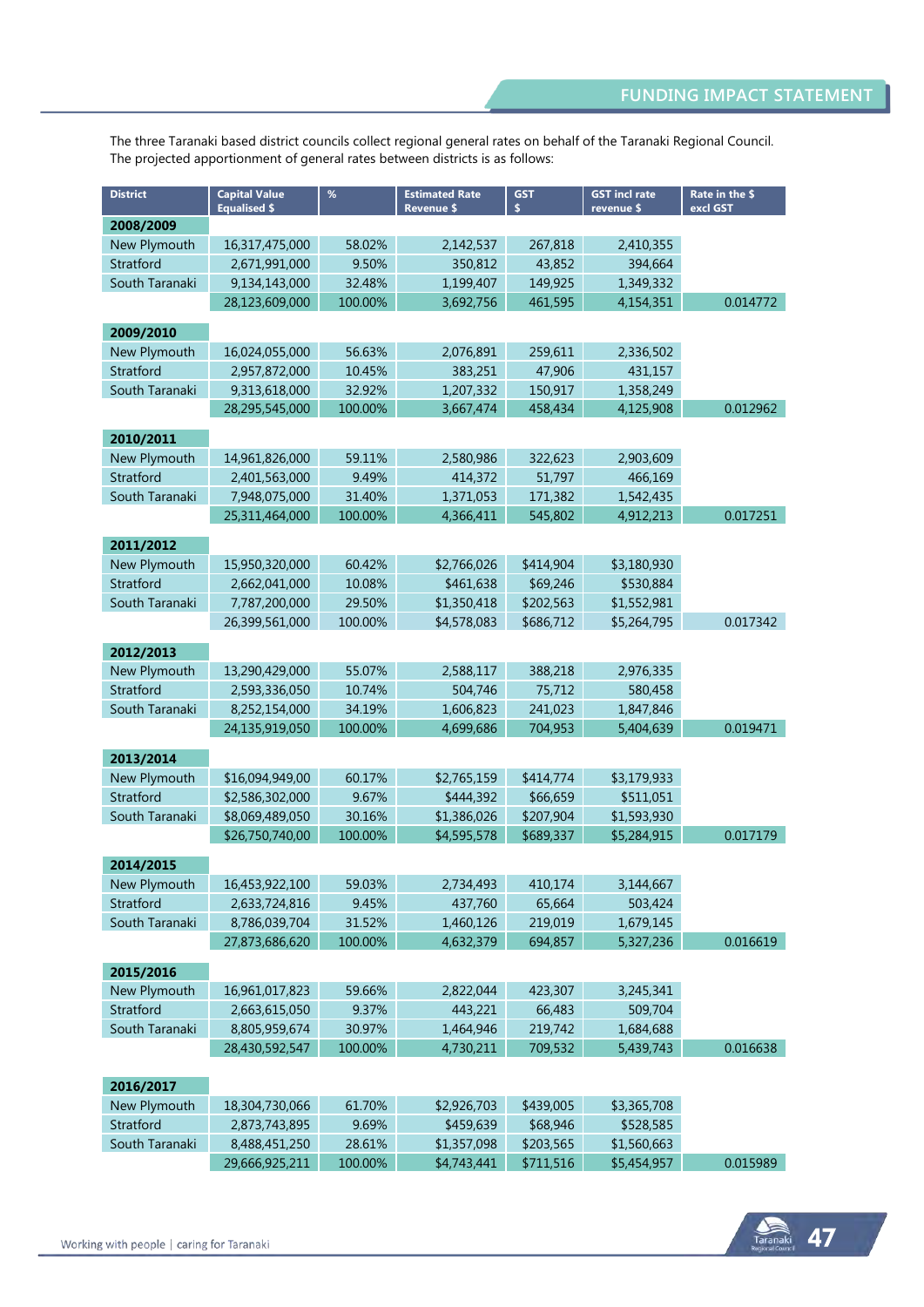# *The following information is presented for compliance with Local Government (Financial Reporting and Prudence) Regulations 2014.*

In accordance with the Regulations, the information presented is incomplete (in particular, the information presented does not include depreciation and internal transactions such as overheads) and it is not prepared in compliance with generally accepted accounting practice. It should not be relied upon for any other purpose than compliance with the *Local Government (Financial Reporting and Prudence) Regulations 2014*.

#### **WHOLE OF COUNCIL FUNDING IMPACT STATEMENT**

| 2015/2016<br><b>Estimate \$</b> |                                                                            | 2016/2017<br><b>Estimate \$</b> | 2016/2017<br><b>Estimate \$</b> |
|---------------------------------|----------------------------------------------------------------------------|---------------------------------|---------------------------------|
| <b>Annual Plan</b>              |                                                                            | <b>Annual Plan</b>              | <b>LTP</b>                      |
|                                 | <b>Sources of operating funding</b><br>General rates, uniform annual       |                                 |                                 |
| 7,461,874                       | general charges, rates penalties                                           | 7,536,494                       | 7,536,493                       |
| 1,665,845                       | <b>Targeted rates</b>                                                      | 1,820,603                       | 1,695,935                       |
| 1,790,923                       | Subsidies and grants for operating<br>purposes                             | 1,601,930                       | 1,458,530                       |
| 8,010,386                       | Fees and charges                                                           | 7,407,404                       | 8,438,886                       |
| 6,305,529                       | Interest and dividends from<br>investments                                 | 6,499,700                       | 6,614,502                       |
| $\overline{0}$                  | Local authorities fuel tax, fines,<br>infringement fees and other          | $\overline{0}$                  | $\overline{0}$                  |
|                                 | receipts                                                                   |                                 |                                 |
| 25,234,557                      | <b>Total operating funding</b>                                             | 24,866,131                      | 25,744,346                      |
|                                 |                                                                            |                                 |                                 |
|                                 | <b>Applications of operating</b>                                           |                                 |                                 |
| 23,599,785                      | funding<br>Payments to staff and suppliers                                 | 23,809,900                      | 24,612,257                      |
| $\overline{0}$                  | <b>Finance costs</b>                                                       | $\overline{0}$                  | $\mathbf{0}$                    |
| $\Omega$                        | Other operating funding                                                    | $\Omega$                        | $\Omega$                        |
|                                 | applications                                                               |                                 |                                 |
| 23,599,785                      | <b>Total applications of operating</b><br>funding                          | 23,809,900                      | 24,612,257                      |
|                                 |                                                                            |                                 |                                 |
| 1,634,772                       | Surplus/(deficit) of operating<br>funding                                  | 1,056,231                       | 1,132,089                       |
|                                 |                                                                            |                                 |                                 |
|                                 | <b>Sources of capital funding</b>                                          |                                 |                                 |
| 38,744                          | Subsidies and grants for capital<br>expenditure                            | 402,000                         | 402,000                         |
| $\overline{0}$                  | Development and financial<br>contributions                                 | $\overline{0}$                  | $\overline{0}$                  |
| $\overline{0}$                  | Increase/(decrease) in debt                                                | $\overline{0}$                  | $\overline{0}$                  |
| 303,000                         | Gross proceeds from sale of assets                                         | 235,000                         | 235,000                         |
| $\Omega$                        | Lump sum contributions                                                     | $\Omega$                        | $\overline{0}$                  |
| $\overline{0}$                  | Other dedicated capital funding                                            | $\overline{0}$                  | $\overline{0}$                  |
| 341,744                         | <b>Total sources of capital funding</b>                                    | 637,000                         | 637,000                         |
|                                 | <b>Applications of capital funding</b>                                     |                                 |                                 |
|                                 | Capital expenditure to:                                                    |                                 |                                 |
| $\overline{0}$                  | - meet additional demand                                                   | $\overline{0}$                  | $\overline{0}$                  |
| 180,000                         | - improve the level of service                                             | 40,000                          | $\Omega$                        |
| 3,561,150                       | - replace existing assets                                                  | 5,362,400                       | 5,370,000                       |
| 71,509                          | Increase/(decrease) in reserves                                            | (351, 290)                      | (295, 443)                      |
| (1,836,143)                     | Increase/(decrease) in investments<br><b>Total applications of capital</b> | (3,357,879)                     | (3,305,468)                     |
| 1,976,516                       | funding                                                                    | 1,693,231                       | 1,769,089                       |
|                                 | Surplus/(deficit) of capital                                               |                                 |                                 |
| (1,634,772)                     | funding                                                                    | (1,056,231)                     | (1, 132, 089)                   |
|                                 |                                                                            |                                 |                                 |
| $\mathbf{0}$                    | <b>Funding balance</b>                                                     | $\bf{0}$                        | 0                               |

## **RESOURCE MANAGEMENT FUNDING IMPACT STATEMENT**

| 2015/2016<br><b>Estimate \$</b> |                                                                   | 2016/2017<br><b>Estimate \$</b> | 2016/2017<br><b>Estimate \$</b> |
|---------------------------------|-------------------------------------------------------------------|---------------------------------|---------------------------------|
| <b>Annual Plan</b>              |                                                                   | <b>Annual Plan</b>              | <b>LTP</b>                      |
|                                 | <b>Sources of operating funding</b>                               |                                 |                                 |
| 3,841,829                       | General rates, uniform annual<br>general charges, rates penalties | 3,986,371                       | 3,884,818                       |
| 0                               | <b>Targeted rates</b>                                             | $\overline{0}$                  | $\mathbf{0}$                    |
|                                 | Subsidies and grants for operating                                |                                 |                                 |
| 245,000                         | purposes                                                          | 300,000                         | 245,000                         |
| 6,161,020                       | Fees and charges                                                  | 5,608,690                       | 6,517,998                       |
| $\Omega$                        | Internal charges and overheads<br>recovered                       | $\Omega$                        | $\overline{0}$                  |
|                                 | Local authorities fuel tax, fines,                                |                                 |                                 |
| $\overline{0}$                  | infringement fees and other                                       | $\overline{0}$                  | $\overline{0}$                  |
|                                 | receipts                                                          |                                 |                                 |
| 10,247,849                      | <b>Total operating funding</b>                                    | 9,895,061                       | 10,647,816                      |
|                                 |                                                                   |                                 |                                 |
|                                 | <b>Applications of operating</b><br>funding                       |                                 |                                 |
| 9,142,854                       | Payments to staff and suppliers                                   | 8,790,150                       | 9,636,933                       |
| $\mathbf{0}$                    | <b>Finance costs</b>                                              | $\mathbf{0}$                    | $\mathbf{0}$                    |
| 3,964,979                       | Internal charges and overheads                                    | 4,140,094                       | 4,011,360                       |
|                                 | applied<br>Other operating funding                                |                                 |                                 |
| $\mathbf{0}$                    | applications                                                      | $\overline{0}$                  | $\overline{0}$                  |
| 13,107,833                      | <b>Total applications of operating</b>                            | 12,930,244                      | 13,648,293                      |
|                                 | funding                                                           |                                 |                                 |
|                                 |                                                                   |                                 |                                 |
| (2,859,984)                     | Surplus/(deficit) of operating<br>funding                         | (3,035,183)                     | (3,000,477)                     |
|                                 |                                                                   |                                 |                                 |
|                                 | <b>Sources of capital funding</b>                                 |                                 |                                 |
| $\overline{0}$                  | Subsidies and grants for capital                                  | $\overline{0}$                  | $\overline{0}$                  |
|                                 | expenditure                                                       |                                 |                                 |
| $\overline{0}$                  | Development and financial<br>contributions                        | $\Omega$                        | $\overline{0}$                  |
| $\overline{0}$                  | Increase/(decrease) in debt                                       | $\Omega$                        | $\Omega$                        |
| 127,000                         | Gross proceeds from sale of assets                                | 94,000                          | 94,000                          |
| $\overline{0}$                  | Lump sum contributions                                            | $\overline{0}$                  | $\mathbf 0$                     |
| $\Omega$                        | Other dedicated capital funding                                   | $\Omega$                        | $\Omega$                        |
| 127,000                         | <b>Total sources of capital funding</b>                           | 94,000                          | 94,000                          |
|                                 |                                                                   |                                 |                                 |
|                                 | <b>Applications of capital funding</b><br>Capital expenditure to: |                                 |                                 |
| $\mathbf{0}$                    | - meet additional demand                                          | $\overline{0}$                  | $\mathbf{0}$                    |
| $\overline{0}$                  | - improve the level of service                                    | $\overline{0}$                  | $\overline{0}$                  |
| 779,750                         | - replace existing assets                                         | 598,600                         | 656,200                         |
| $\Omega$                        | Increase/(decrease) in reserves                                   | $\Omega$                        | $\Omega$                        |
| (3,512,734)                     | Increase/(decrease) in investments                                | (3,539,783)                     | (3,562,677)                     |
| (2,732,984)                     | <b>Total applications of capital</b>                              | (2,941,183)                     | (2,906,477)                     |
|                                 | funding                                                           |                                 |                                 |
|                                 | Surplus/(deficit) of capital                                      |                                 |                                 |
| 2,859,984                       | funding                                                           | 3,035,183                       | 3,000,477                       |
|                                 |                                                                   |                                 |                                 |
| $\bf{0}$                        | <b>Funding balance</b>                                            | $\mathbf{0}$                    | $\bf{0}$                        |

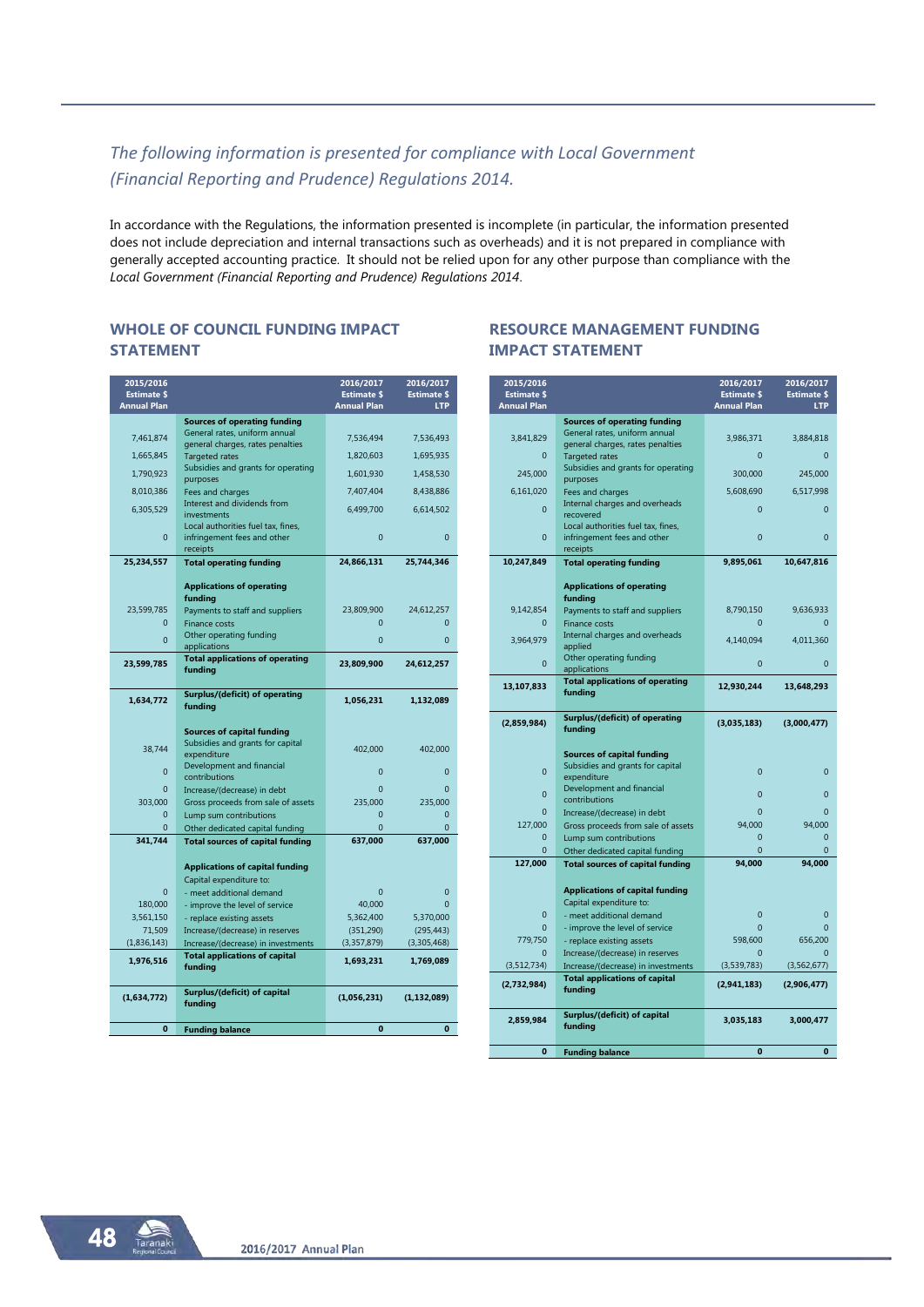# **BIOSECURITY FUNDING IMPACT STATEMENT**

| 2015/2016<br><b>Estimate \$</b><br><b>Annual Plan</b> |                                                           | 2016/2017<br><b>Estimate \$</b><br><b>Annual Plan</b> | 2016/2017<br><b>Estimate \$</b><br><b>LTP</b> |
|-------------------------------------------------------|-----------------------------------------------------------|-------------------------------------------------------|-----------------------------------------------|
|                                                       | <b>Sources of operating funding</b>                       |                                                       |                                               |
| 905,043                                               | General rates, uniform annual                             | 727,847                                               | 850,460                                       |
| $\Omega$                                              | general charges, rates penalties<br><b>Targeted rates</b> | $\Omega$                                              | $\Omega$                                      |
|                                                       | Subsidies and grants for operating                        |                                                       |                                               |
| $\overline{0}$                                        | purposes                                                  | $\overline{0}$                                        | $\overline{0}$                                |
| 106,500                                               | Fees and charges                                          | 106,500                                               | 108,250                                       |
| $\mathbf{0}$                                          | Internal charges and overheads<br>recovered               | $\overline{0}$                                        | $\overline{0}$                                |
|                                                       | Local authorities fuel tax, fines,                        |                                                       |                                               |
| $\Omega$                                              | infringement fees and other<br>receipts                   | $\overline{0}$                                        | $\overline{0}$                                |
| 1,011,543                                             | <b>Total operating funding</b>                            | 834,347                                               | 958,710                                       |
|                                                       |                                                           |                                                       |                                               |
|                                                       | <b>Applications of operating</b><br>funding               |                                                       |                                               |
| 1,067,345                                             | Payments to staff and suppliers                           | 1,258,250                                             | 1,384,157                                     |
| $\mathbf{0}$                                          | <b>Finance costs</b>                                      | $\mathbf{0}$                                          | $\overline{0}$                                |
| 562.132                                               | Internal charges and overheads<br>applied                 | 481.270                                               | 564.945                                       |
| $\mathbf{0}$                                          | Other operating funding                                   | $\overline{0}$                                        | $\overline{0}$                                |
|                                                       | applications                                              |                                                       |                                               |
| 1,629,477                                             | <b>Total applications of operating</b><br>funding         | 1,739,520                                             | 1,949,102                                     |
|                                                       |                                                           |                                                       |                                               |
| (617, 934)                                            | Surplus/(deficit) of operating<br>funding                 | (905, 173)                                            | (990, 392)                                    |
|                                                       |                                                           |                                                       |                                               |
|                                                       | <b>Sources of capital funding</b>                         |                                                       |                                               |
| $\mathbf{0}$                                          | Subsidies and grants for capital                          | $\overline{0}$                                        | $\overline{0}$                                |
|                                                       | expenditure<br>Development and financial                  |                                                       |                                               |
| $\Omega$                                              | contributions                                             | $\Omega$                                              | $\overline{0}$                                |
| $\Omega$                                              | Increase/(decrease) in debt                               | $\Omega$                                              | $\mathbf 0$                                   |
| 113,000                                               | Gross proceeds from sale of assets                        | 60,000                                                | 60,000                                        |
| $\Omega$                                              | Lump sum contributions                                    | $\overline{0}$                                        | $\overline{0}$                                |
| $\mathbf{0}$<br>113,000                               | Other dedicated capital funding                           | $\overline{0}$<br>60,000                              | $\Omega$<br>60,000                            |
|                                                       | <b>Total sources of capital funding</b>                   |                                                       |                                               |
|                                                       | <b>Applications of capital funding</b>                    |                                                       |                                               |
|                                                       | Capital expenditure to:                                   |                                                       |                                               |
| $\Omega$                                              | - meet additional demand                                  | $\overline{0}$                                        | $\overline{0}$                                |
| $\mathbf{0}$                                          | - improve the level of service                            | $\overline{0}$                                        | $\overline{0}$                                |
| 335,200                                               | - replace existing assets                                 | 172,500                                               | 172,500                                       |
| 50.000                                                | Increase/(decrease) in reserves                           | (372,000)                                             | (337,000)                                     |
| (890, 134)                                            | Increase/(decrease) in investments                        | (645, 673)                                            | (765, 892)                                    |
| (504, 934)                                            | <b>Total applications of capital</b><br>funding           | (845, 173)                                            | (930, 392)                                    |
|                                                       | Surplus/(deficit) of capital                              |                                                       |                                               |
| 617,934                                               | funding                                                   | 905,173                                               | 990,392                                       |
|                                                       |                                                           |                                                       |                                               |
| $\mathbf{0}$                                          | <b>Funding balance</b>                                    | $\mathbf{0}$                                          | $\bf{0}$                                      |

## **TRANSPORT FUNDING IMPACT STATEMENT**

| 2015/2016<br><b>Estimate \$</b><br><b>Annual Plan</b> |                                                                                      | 2016/2017<br><b>Estimate \$</b><br><b>Annual Plan</b> | 2016/2017<br><b>Estimate \$</b><br><b>LTP</b> |
|-------------------------------------------------------|--------------------------------------------------------------------------------------|-------------------------------------------------------|-----------------------------------------------|
|                                                       | <b>Sources of operating funding</b>                                                  |                                                       |                                               |
| 168,015                                               | General rates, uniform annual<br>general charges, rates penalties                    | 149,796                                               | 175,822                                       |
| 748,774                                               | <b>Targeted rates</b>                                                                | 850,272                                               | 810,821                                       |
| 1,545,923                                             | Subsidies and grants for operating                                                   | 1,301,930                                             | 1,213,530                                     |
| 1,234,086                                             | purposes<br>Fees and charges                                                         | 1,136,450                                             | 1,296,551                                     |
| $\overline{0}$                                        | Internal charges and overheads<br>recovered                                          | $\overline{0}$                                        | $\overline{0}$                                |
|                                                       | Local authorities fuel tax, fines,                                                   |                                                       |                                               |
| $\mathbf{0}$                                          | infringement fees and other<br>receipts                                              | $\overline{0}$                                        | $\overline{0}$                                |
| 3,696,798                                             | <b>Total operating funding</b>                                                       | 3,438,448                                             | 3,496,724                                     |
|                                                       | <b>Applications of operating</b><br>funding                                          |                                                       |                                               |
| 3,767,293                                             | Payments to staff and suppliers                                                      | 3,851,102                                             | 3,901,645                                     |
| $\mathbf{0}$                                          | <b>Finance costs</b>                                                                 | $\mathbf{0}$                                          | $\mathbf{0}$                                  |
| 145.288                                               | Internal charges and overheads<br>applied                                            | 146.080                                               | 146,015                                       |
| $\Omega$                                              | Other operating funding<br>applications                                              | $\overline{0}$                                        | $\overline{0}$                                |
| 3,912,581                                             | <b>Total applications of operating</b><br>funding                                    | 3,997,182                                             | 4,047,660                                     |
| (215, 783)                                            | <b>Surplus/(deficit) of operating</b><br>funding                                     | (558, 734)                                            | (550, 936)                                    |
| 38,744                                                | <b>Sources of capital funding</b><br>Subsidies and grants for capital<br>expenditure | 402,000                                               | 402,000                                       |
| $\overline{0}$                                        | Development and financial<br>contributions                                           | $\overline{0}$                                        | $\overline{0}$                                |
| $\overline{0}$                                        | Increase/(decrease) in debt                                                          | $\Omega$                                              | $\Omega$                                      |
| 0                                                     | Gross proceeds from sale of assets                                                   | 8.000                                                 | 8.000                                         |
| $\overline{0}$                                        | Lump sum contributions                                                               | $\overline{0}$                                        | $\mathbf{0}$                                  |
| 0                                                     | Other dedicated capital funding                                                      | $\Omega$                                              | $\Omega$                                      |
| 38,744                                                | <b>Total sources of capital funding</b>                                              | 410,000                                               | 410,000                                       |
|                                                       | <b>Applications of capital funding</b>                                               |                                                       |                                               |
|                                                       | Capital expenditure to:                                                              |                                                       |                                               |
| $\mathbf{0}$                                          | - meet additional demand                                                             | $\overline{0}$                                        | $\overline{0}$                                |
| $\overline{0}$<br>66,800                              | - improve the level of service                                                       | $\overline{0}$<br>725,000                             | $\Omega$<br>725,000                           |
| (41, 655)                                             | - replace existing assets<br>Increase/(decrease) in reserves                         | (35, 180)                                             | (30, 962)                                     |
| (202, 184)                                            | Increase/(decrease) in investments                                                   | (838, 554)                                            | (834, 974)                                    |
| (177, 039)                                            | <b>Total applications of capital</b><br>funding                                      | (148, 734)                                            | (140, 936)                                    |
| 215,783                                               | Surplus/(deficit) of capital<br>funding                                              | 558,734                                               | 550,936                                       |
| $\bf{0}$                                              | <b>Funding balance</b>                                                               | $\mathbf{0}$                                          | $\bf{0}$                                      |

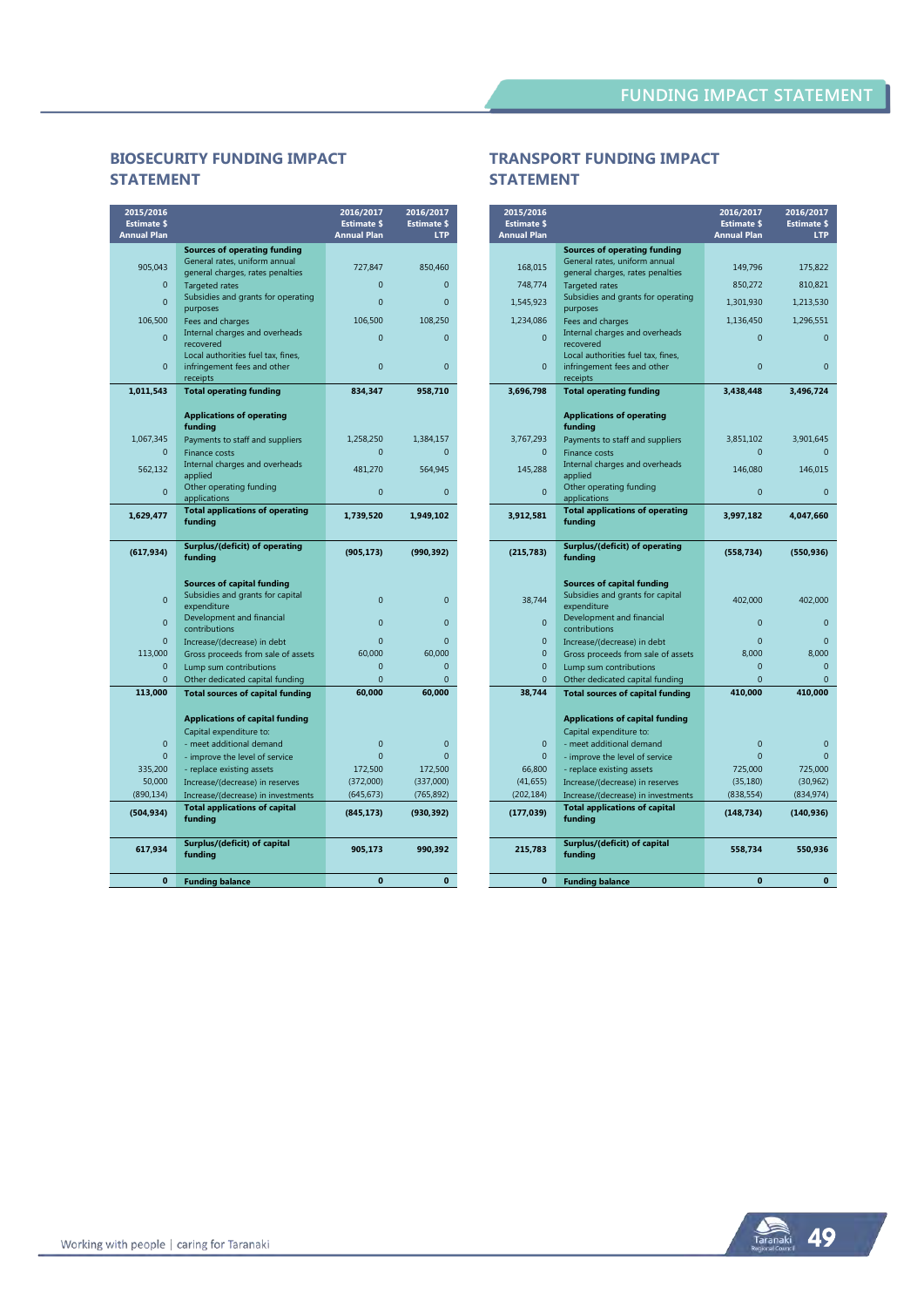# **HAZARD MANAGEMENT FUNDING IMPACT STATEMENT—CIVIL DEFENCE EMERGENCY MANAGEMENT**

| 2015/2016<br><b>Estimate \$</b><br><b>Annual Plan</b> |                                                                            | 2016/2017<br><b>Estimate \$</b><br><b>Annual Plan</b> | 2016/2017<br><b>Estimate \$</b><br><b>LTP</b> |
|-------------------------------------------------------|----------------------------------------------------------------------------|-------------------------------------------------------|-----------------------------------------------|
|                                                       | <b>Sources of operating funding</b>                                        |                                                       |                                               |
| 203,460                                               | General rates, uniform annual                                              | 176,810                                               | 200,940                                       |
| $\mathbf{0}$                                          | general charges, rates penalties                                           | $\Omega$                                              | $\overline{0}$                                |
|                                                       | <b>Targeted rates</b><br>Subsidies and grants for operating                |                                                       |                                               |
| $\overline{0}$                                        | purposes                                                                   | $\overline{0}$                                        | $\overline{0}$                                |
| 376,780                                               | Fees and charges                                                           | 392.764                                               | 379,087                                       |
| $\mathbf{0}$                                          | Internal charges and overheads                                             | $\Omega$                                              | $\overline{0}$                                |
|                                                       | recovered<br>Local authorities fuel tax, fines,                            |                                                       |                                               |
| $\mathbf{0}$                                          | infringement fees and other                                                | $\overline{0}$                                        | $\overline{0}$                                |
|                                                       | receipts                                                                   |                                                       |                                               |
| 580,240                                               | <b>Total operating funding</b>                                             | 569,574                                               | 580,027                                       |
|                                                       | <b>Applications of operating</b><br>funding                                |                                                       |                                               |
| 509.827                                               | Payments to staff and suppliers                                            | 491.667                                               | 515.977                                       |
| $\Omega$                                              | Finance costs                                                              | $\Omega$                                              | $\Omega$                                      |
| 206,635                                               | Internal charges and overheads                                             | 198,776                                               | 207,670                                       |
|                                                       | applied<br>Other operating funding                                         |                                                       |                                               |
| $\Omega$                                              | applications                                                               | $\Omega$                                              | $\Omega$                                      |
| 716,462                                               | <b>Total applications of operating</b><br>funding                          | 690,443                                               | 723,647                                       |
| (136, 222)                                            | Surplus/(deficit) of operating                                             | (120, 869)                                            | (143, 620)                                    |
|                                                       | funding                                                                    |                                                       |                                               |
|                                                       | <b>Sources of capital funding</b>                                          |                                                       |                                               |
| $\mathbf{0}$                                          | Subsidies and grants for capital                                           | $\overline{0}$                                        | $\overline{0}$                                |
|                                                       | expenditure                                                                |                                                       |                                               |
| $\overline{0}$                                        | Development and financial<br>contributions                                 | $\overline{0}$                                        | $\overline{0}$                                |
| $\Omega$                                              | Increase/(decrease) in debt                                                | $\Omega$                                              | $\Omega$                                      |
| 8,000                                                 | Gross proceeds from sale of assets                                         | 10,000                                                | 10,000                                        |
| $\Omega$                                              | Lump sum contributions                                                     | $\Omega$                                              | $\Omega$                                      |
| $\mathbf{0}$                                          | Other dedicated capital funding                                            | $\Omega$                                              | $\Omega$                                      |
| 8,000                                                 | <b>Total sources of capital funding</b>                                    | 10,000                                                | 10,000                                        |
|                                                       | <b>Applications of capital funding</b>                                     |                                                       |                                               |
|                                                       | Capital expenditure to:                                                    |                                                       |                                               |
| $\mathbf{0}$                                          | - meet additional demand                                                   | $\overline{0}$                                        | $\overline{0}$                                |
| $\Omega$                                              | - improve the level of service                                             | $\Omega$                                              | $\Omega$                                      |
| 69,400                                                | - replace existing assets                                                  | 44,800                                                | 44,800                                        |
| $\Omega$                                              | Increase/(decrease) in reserves                                            | $\Omega$                                              | $\Omega$                                      |
| (197, 622)                                            | Increase/(decrease) in investments<br><b>Total applications of capital</b> | (155, 669)                                            | (178, 420)                                    |
| (128, 222)                                            | funding                                                                    | (110, 869)                                            | (133, 620)                                    |
| 136,222                                               | Surplus/(deficit) of capital<br>funding                                    | 120,869                                               | 143,620                                       |
| $\bf{0}$                                              | <b>Funding balance</b>                                                     | $\mathbf 0$                                           | $\bf{0}$                                      |
|                                                       |                                                                            |                                                       |                                               |

# **HAZARD MANAGEMENT FUNDING IMPACT STATEMENT—FLOOD MANAGEMENT, GENERAL RIVER CONTROL AND RIVER CONTROL SCHEMES**

| 2015/2016<br><b>Estimate \$</b> |                                                                   | 2016/2017<br><b>Estimate \$</b> | 2016/2017<br><b>Estimate \$</b> |
|---------------------------------|-------------------------------------------------------------------|---------------------------------|---------------------------------|
| <b>Annual Plan</b>              |                                                                   | <b>Annual Plan</b>              | <b>LTP</b>                      |
|                                 | <b>Sources of operating funding</b>                               |                                 |                                 |
| 130.555                         | General rates, uniform annual<br>general charges, rates penalties | 116,806                         | 134,417                         |
| 624,533                         | <b>Targeted rates</b>                                             | 662,877                         | 584,007                         |
| $\Omega$                        | Subsidies and grants for operating                                | $\overline{0}$                  | $\overline{0}$                  |
|                                 | purposes                                                          |                                 |                                 |
| 20,000                          | Fees and charges                                                  | 20,000                          | 20,500                          |
| $\Omega$                        | Internal charges and overheads<br>recovered                       | $\overline{0}$                  | $\Omega$                        |
|                                 | Local authorities fuel tax, fines,                                |                                 |                                 |
| $\Omega$                        | infringement fees and other                                       | $\Omega$                        | $\Omega$                        |
|                                 | receipts                                                          |                                 |                                 |
| 775,088                         | <b>Total operating funding</b>                                    | 799,683                         | 738,924                         |
|                                 | <b>Applications of operating</b>                                  |                                 |                                 |
| 418,721                         | funding<br>Payments to staff and suppliers                        | 410,590                         | 380,630                         |
| $\overline{0}$                  | <b>Finance costs</b>                                              | $\mathbf 0$                     | $\overline{0}$                  |
| 105.664                         | Internal charges and overheads                                    | 106.240                         | 106.192                         |
|                                 | applied                                                           |                                 |                                 |
| $\mathbf{0}$                    | Other operating funding<br>applications                           | $\mathbf{0}$                    | $\overline{0}$                  |
|                                 | <b>Total applications of operating</b>                            |                                 |                                 |
| 524,385                         | funding                                                           | 516,830                         | 486,822                         |
|                                 |                                                                   |                                 |                                 |
| 250,703                         | <b>Surplus/(deficit) of operating</b>                             | 282,853                         | 252,102                         |
|                                 | funding                                                           |                                 |                                 |
|                                 | <b>Sources of capital funding</b>                                 |                                 |                                 |
|                                 | Subsidies and grants for capital                                  |                                 |                                 |
| $\overline{0}$                  | expenditure                                                       | $\overline{0}$                  | $\overline{0}$                  |
| $\mathbf{0}$                    | Development and financial                                         | $\overline{0}$                  | $\overline{0}$                  |
| $\mathbf{0}$                    | contributions<br>Increase/(decrease) in debt                      | $\overline{0}$                  | $\overline{0}$                  |
| 8,000                           | Gross proceeds from sale of assets                                | $\overline{0}$                  | $\overline{0}$                  |
| $\mathbf{0}$                    | Lump sum contributions                                            | $\overline{0}$                  | $\overline{0}$                  |
| $\mathbf{0}$                    | Other dedicated capital funding                                   | $\overline{0}$                  | $\mathbf{0}$                    |
| 8,000                           | <b>Total sources of capital funding</b>                           | $\Omega$                        | Ō                               |
|                                 |                                                                   |                                 |                                 |
|                                 | <b>Applications of capital funding</b>                            |                                 |                                 |
| $\mathbf{0}$                    | Capital expenditure to:<br>- meet additional demand               | $\overline{0}$                  | $\mathbf{0}$                    |
| 180.000                         | - improve the level of service                                    | 40,000                          | $\Omega$                        |
| $\overline{0}$                  | - replace existing assets                                         | $\Omega$                        | $\Omega$                        |
| 63,164                          | Increase/(decrease) in reserves                                   | 55,890                          | 72,519                          |
| 15,539                          | Increase/(decrease) in investments                                | 186,963                         | 179,583                         |
| 258,703                         | <b>Total applications of capital</b>                              | 282,853                         | 252,102                         |
|                                 | funding                                                           |                                 |                                 |
|                                 | Surplus/(deficit) of capital                                      |                                 |                                 |
| (250, 703)                      | funding                                                           | (282, 853)                      | (252, 102)                      |
|                                 |                                                                   |                                 |                                 |
| $\bf{0}$                        | <b>Funding balance</b>                                            | $\mathbf{0}$                    | $\bf{0}$                        |